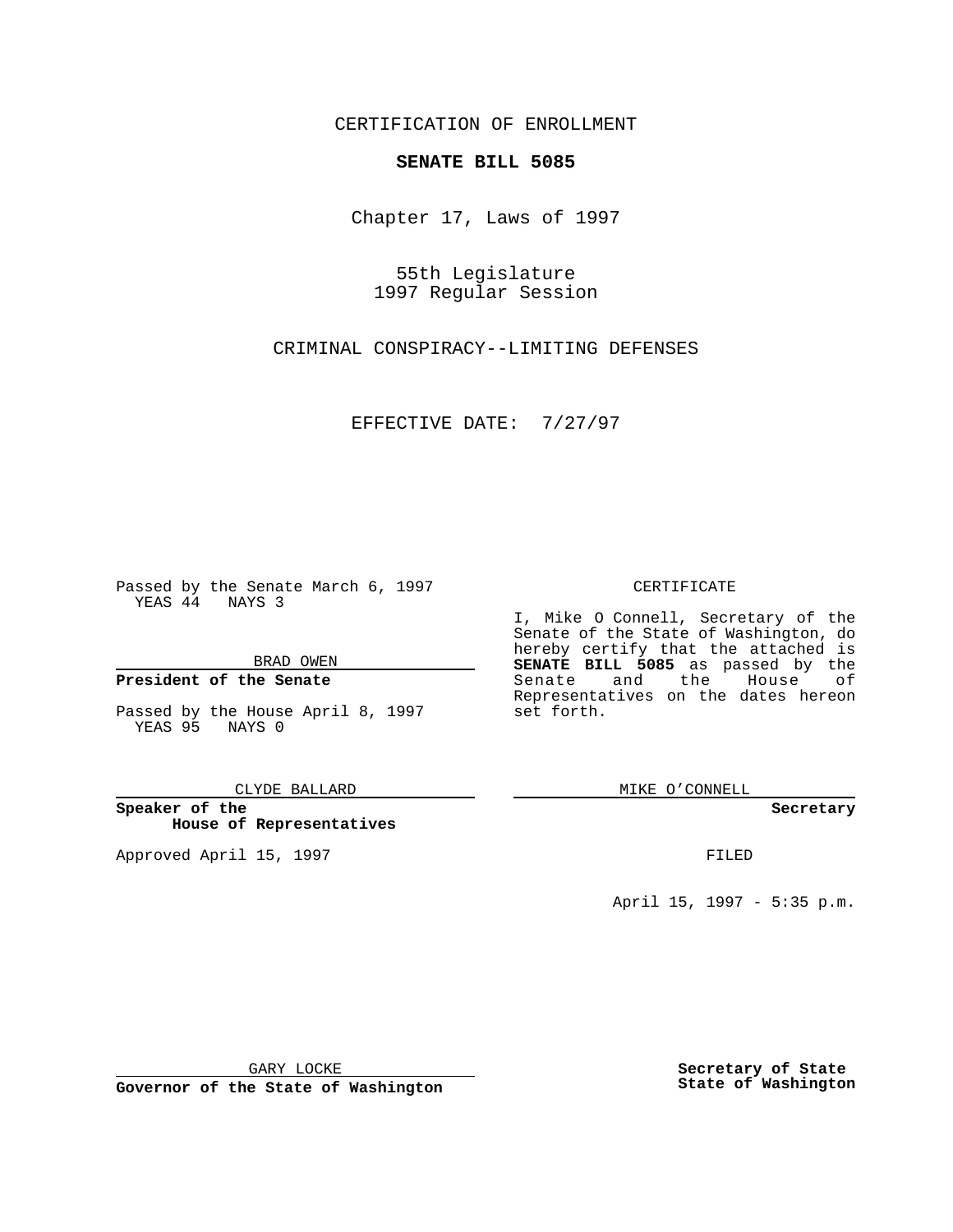# **SENATE BILL 5085** \_\_\_\_\_\_\_\_\_\_\_\_\_\_\_\_\_\_\_\_\_\_\_\_\_\_\_\_\_\_\_\_\_\_\_\_\_\_\_\_\_\_\_\_\_\_\_

\_\_\_\_\_\_\_\_\_\_\_\_\_\_\_\_\_\_\_\_\_\_\_\_\_\_\_\_\_\_\_\_\_\_\_\_\_\_\_\_\_\_\_\_\_\_\_

Passed Legislature - 1997 Regular Session

**State of Washington 55th Legislature 1997 Regular Session By** Senators Roach, Swecker, McCaslin and Winsley

Read first time 01/14/97. Referred to Committee on Law & Justice.

AN ACT Relating to criminal conspiracy; and amending RCW 9A.28.040.

BE IT ENACTED BY THE LEGISLATURE OF THE STATE OF WASHINGTON:

 **Sec. 1.** RCW 9A.28.040 and 1975 1st ex.s. c 260 s 9A.28.040 are each amended to read as follows:

 (1) A person is guilty of criminal conspiracy when, with intent 6 that conduct constituting a crime be performed, he or she agrees with one or more persons to engage in or cause the performance of such conduct, and any one of them takes a substantial step in pursuance of such agreement.

 (2) It shall not be a defense to criminal conspiracy that the person or persons with whom the accused is alleged to have conspired:

(a) Has not been prosecuted or convicted; or

(b) Has been convicted of a different offense; or

(c) Is not amenable to justice; or

(d) Has been acquitted; or

16 (e) Lacked the capacity to commit an offense; or

(f) Is a law enforcement officer or other government agent who did

not intend that a crime be committed.

(3) Criminal conspiracy is a: